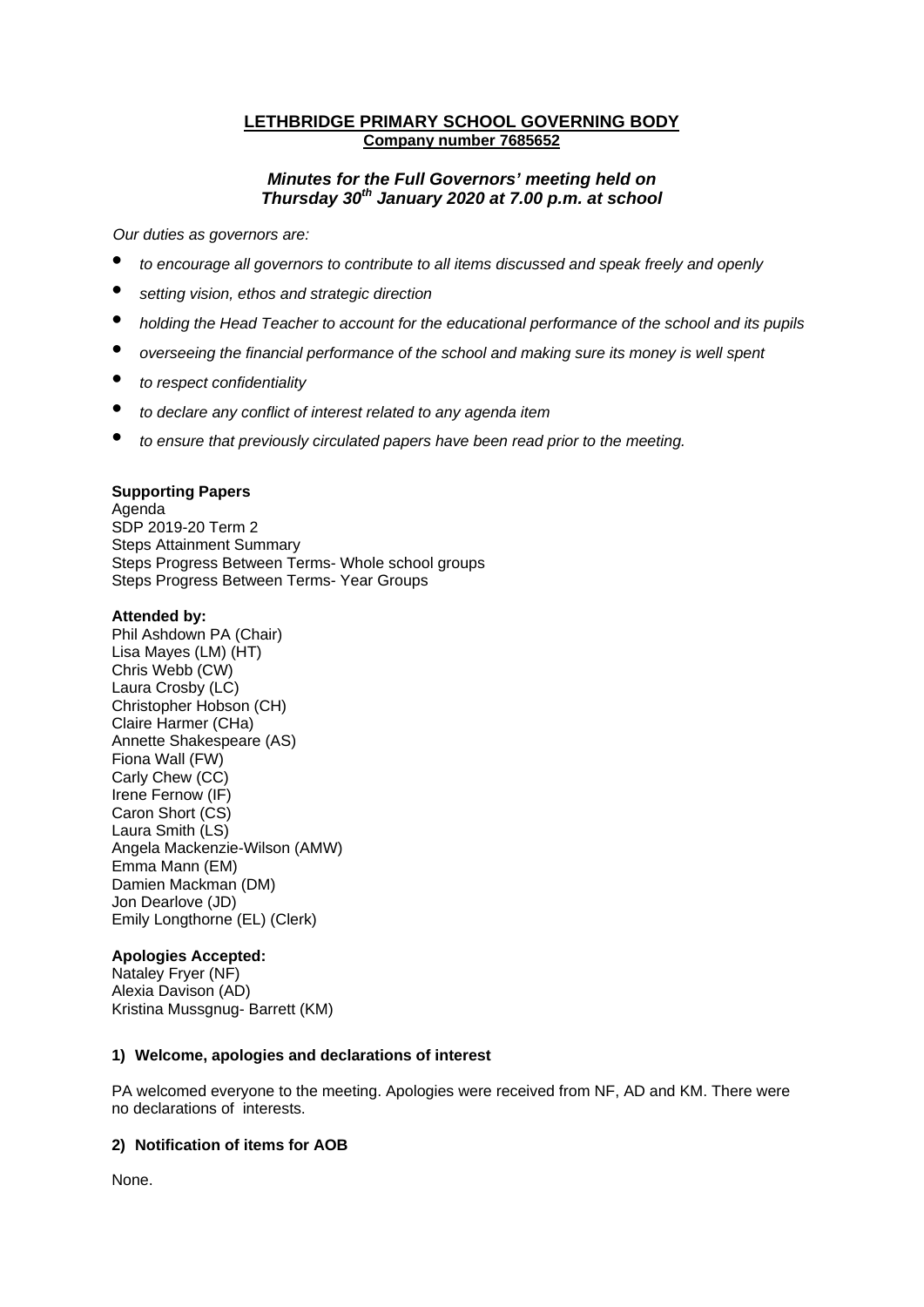### **3) Minutes of Previous Meeting held 26.11.19**

The minutes were accepted and signed as a true record of the meeting. PA asked if anyone had anything they wished to discuss that would not arise from the agenda? There were no comments.

#### **4) Matters Arising**

Laura S had completed her link governor visit with CHa and the report is on Governorhub. Others are still to be completed: **ACTION ALL.** 

PA will share a working development action plan following the Skills Audit at the next meeting. **ACTION PA.**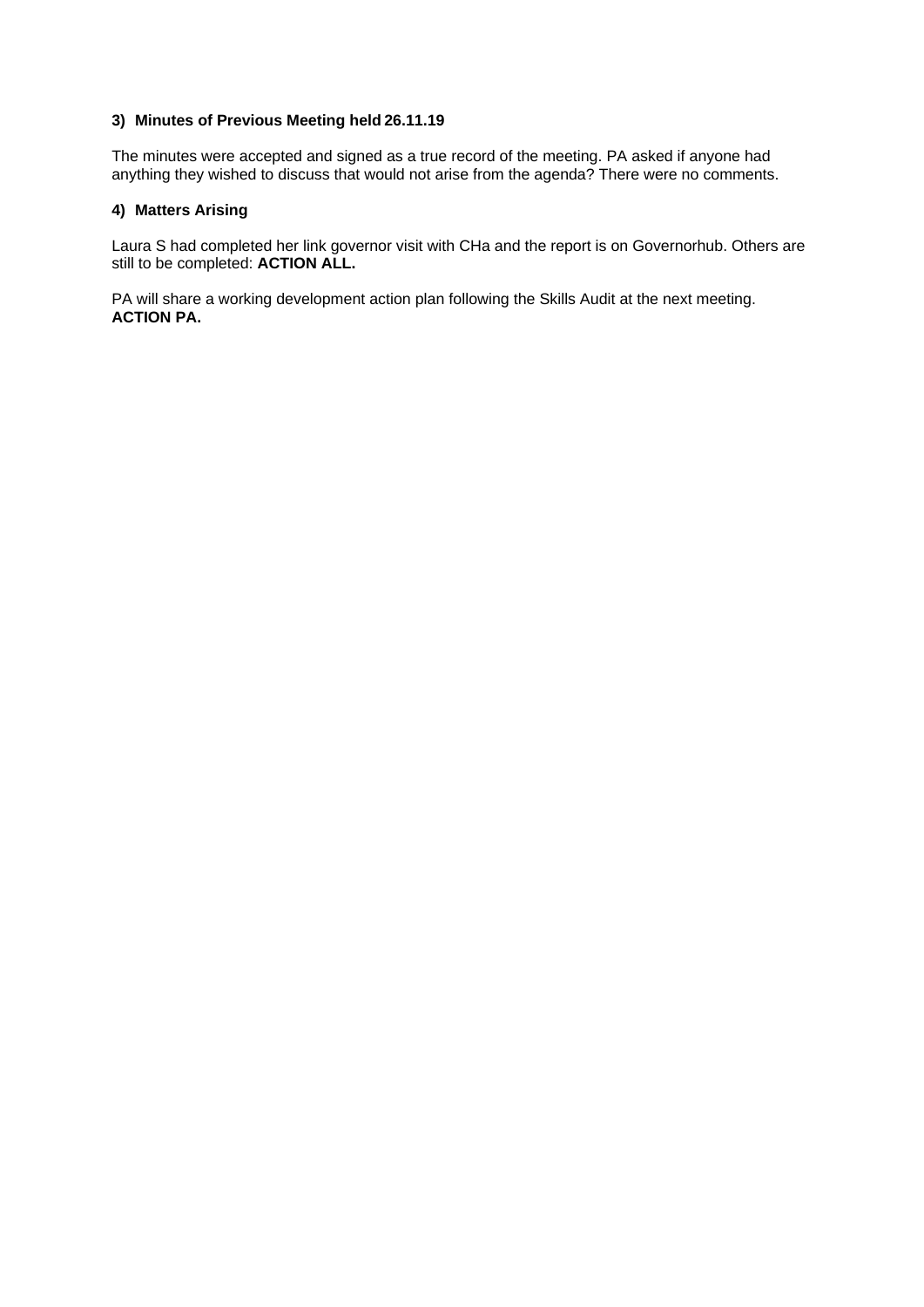## **5) Head Teacher's data report**

LM had circulated the 3 documents on Governorhub. LM reminded governors that they are using a new system called Target Tracker and they have done a lot of moderation. LM said that they met with the Head of another school that has used the system for several years. LM reflected that it is still a work in progress.

LM discussed the Attainment Summary Report first. LM said that it shows where children are overall for current attainment in the year group. LM said that EYFS data is not in there yet as it is tracked in opposite terms, but will be included next time. LM stated that the data spreads with the spread of attainment for each year, for example year 1 stretches from 40-60 months to 1b+ which would then lead to 1w, 1w+, 1s and 1s+ (w = working, s = secure.) LM said that as they continue through the year the majority should get to 1s, but they won**'**t move anyone into the next year group as 1s+ shows that they are above expected. LM informed governors that they are aiming for 80% at expected. LM highlighted year 5 as particularly diverse, with 3 gifted children at 5w now. CS said that the tables are very clear. LM asked if it is easy to understand? Governors replied yes. LM added that they have spoken about each child individually and what they need but as the year goes on their judgements will be more secure.

LM then discussed the Progress Report for the whole school looking at different groups. LM said that they aim for every 2 terms for all children to make 2 steps of progress. LM said that the data is continuing from the summer term last year which was on the old system so it will become a better measure at the end of term 4 when it will all be from the same system. LM said that they can put in other groups. LM noticed that English as an Additional Language and English as First Language was missing and would be included next time. Governors agreed that the report was understandable.

LM then discussed the Progress Report for year groups. LM informed governors that year 1 is not included as they do not have the EYFS data transferred over. LM said that this data is used to inform provision mapping and interventions. LM asked the governing board if the reports are meaningful and understandable? PA replied yes, as they can clearly see where 2 steps of progress have not been made and then find out why.

LM said that she wanted to check that the format was working. DM asked if it had conditional formatting? LM replied yes, for example they could highlight anything below 1.8 and above 2.2 for progress. JD asked if any of the data was causing them concern? LM replied only pupil premium and free school meal children**'**s maths but that Tara Moran is focusing on this as part of her SLT course and is tracking them closely and provision mapping. CS added that this is a very small amount of children. PA highlighted that one group, EHCP in year 5 made 6.5 progress steps. LM said that children with an EHCP can vary and have to be taken as individuals. EM suggested the rows that are being compared are the same colour to make it easier to read. LM said she will check if they can do this. LM reported that it is better than the old system and is useful for teachers as it shows what the class have achieved/ have not achieved so that they can plan. CW added that 6/7 of the schools he works in use Target Tracker. CHa said that is it also easier for cluster moderation as the others schools use it. FW asked if all the teachers in the school use it? LM replied yes. PA thanked LM for her reports.

#### **6) SDP Progress review**

LM thanked those governors who had sent her comments to add to the SDP. LM asked IF when she had last met with Emma Corp? IF replied that she had met with EC and TM about the core standards which are a challenge to implement but are best practice. LM informed governors that she and EC had helped write the core standards for visual impairment and that it looks great but is a big job. LM said that EC is training teachers and running drop-in sessions. LM said that they are trialing the core standards with new children with SEN and children who need outside agencies for the first time. IF added that Swindon Borough Council is still in the process of implementing the core standards and therefore they may not be set in stone yet.

LM talked through a couple of points on the SDP: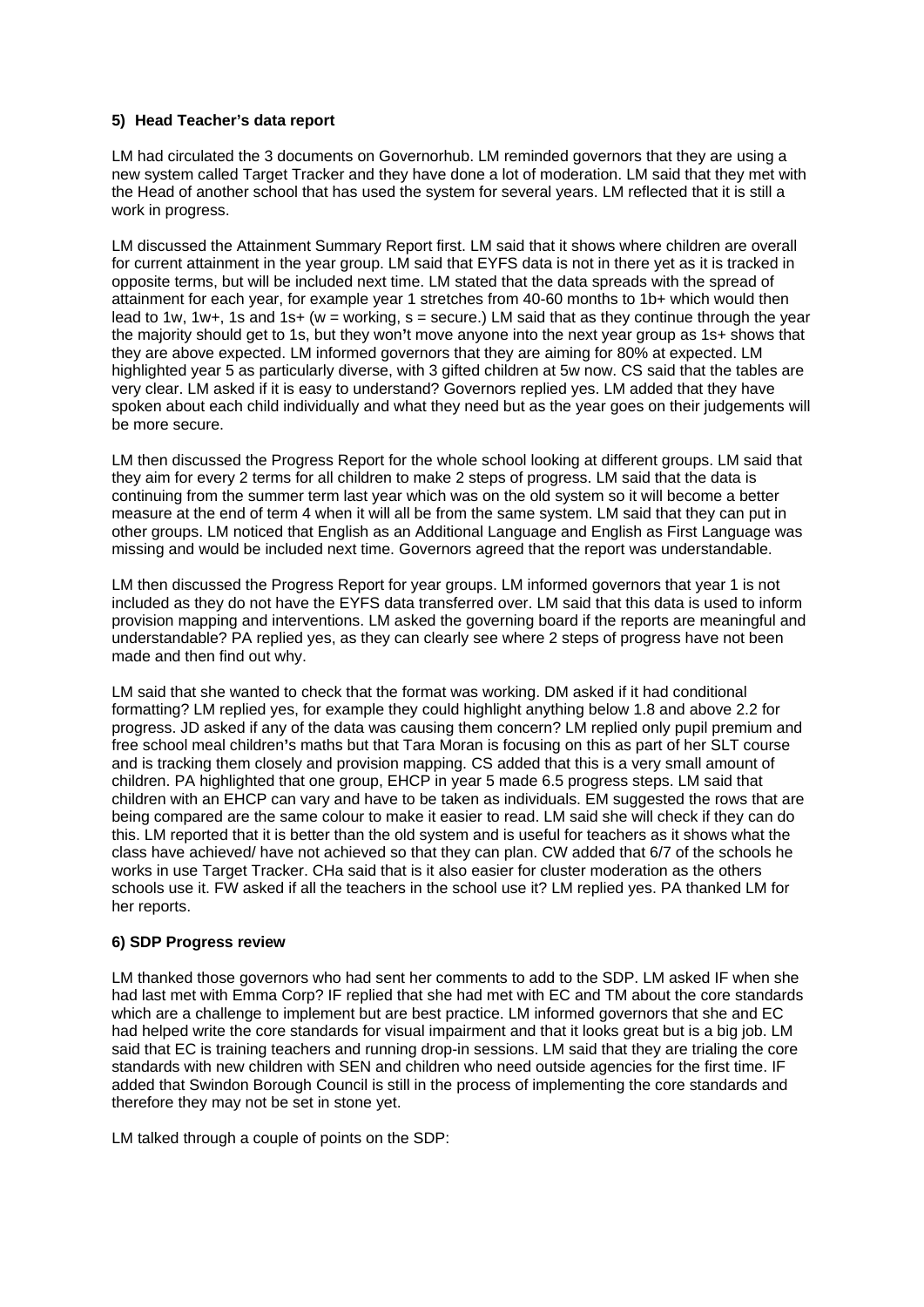- Curriculum: LM said that all the subject skills are in place which shows clear progression for every subject in every year. LM said that the new curriculum is very vague and the curriculum re-write was a huge task but now makes it very clear. LM pointed out the colour coded subjects including EYFS. LM stated that Caroline Valderey has matched the EYFS curriculum to subjects in other years. LM said that the long-term overview grid shows how each subject is taught. LM reported that all teachers were involved and it took a lot of work. CS said they will be covering it more on the TD day.
- LM said that Target Tracker is working well.
- Website: LM stated that CS and CHa are on top of what they want the website to look like and will finalise this once the curriculum re-write is completed.
- LM said that the school council is in charge of thinking of new reading prizes as they no longer want to give out plastic toys.
- ELSA roles: LM informed governors that the ELSA role is very important to them, unfortunately one of the staff that received the training has left to pursue teacher training and the other has reduced her hours due to family reasons. LM said that they have decided to advertise a full-time ELSA/ Family Worker as it will work best as a full-time job. LM reported that the Parent Support Advisor that they buy into is leaving and if they hire a good candidate they would not need to continue to buy in.
- Increase in PE provision: LM said they have taken on more on offer and have taken part in an inter school cross country and are signed up to sporting events such as tag rugby, football and athletics competitions. LM said that they have also adjusted after-schools clubs to run those that are more equally popular with both genders, such as cricket. CH said that he has details for a cricket event which he has forwarded to LM. LM replied that she will check this with Caroline and David. LM added that a netball club for year 5 will begin at lunchtimes in the spring term with the hope of having a strong year 6 team to compete next year. FW asked if the PE staff have changed? LM replied that it is a service so they do not choose the staff, however they do give feedback.
- EYFS: LM said that they are changing their reading system as Ofsted wants a clear scheme. LM said they will benchmark from green and for the early colours send home books that match the phonics sound that they have been learning. LM said that this is a large piece of work as they have decades of books from different schemes that will need sorting and labelling and will therefore launch this to parents from September.

PA asked LM if there was one aspect of the SDP that greater focus was required ? LM replied that the curriculum is the largest area so having link governor meetings and discussing the SDP is important. LM said that following the TD day subject leaders should be able to confidently discuss their subjects with governors. PA asked if there were any further comments? There were none. PA thanked LM.

## **7) Pupil Premium update/PPQ**

CHa and LS met in November and the visit report is on Governorhub. LS informed governors that they plan to meet again in July to check the progress. PA added that he had just seen the government have announced additional pupil premium funding of £25 extra per child. LM said that the money they receive should increase by £250 in 2021 and again in 2022 which will make a noticeable difference and can be used to pay for an ELSA Family Worker or additional TA hours.

## **8) Safeguarding update**

CS reminded governors that the audit is on Governorhub and that it is a RAG rated and divisive action plan. CS said that she is confident about the procedures that are in place and that they are in a strong position. CS informed governors that Sarah Turner (External consultant) is due in a couple of weeks and that her feedback is useful. CS shared a few of the main areas for development which are: to refresh staff, a Hays refresh in the next 18 months when the majority expire, and that governors complete Hays and DBS checks. PA said that he will follow up the outstanding DBS with those it applies to. **ACTION PA.** 

CS told the governing board that PA comes in to do the Single Central Record and a safeguarding walk with children about feeling safe and life in the school. PA fed back that he visited a couple of weeks ago to review the Single Central Record which is very well maintained by CM which Sarah Turner will also look at. PA said that he walked with a selection of children from year 2-6 and the head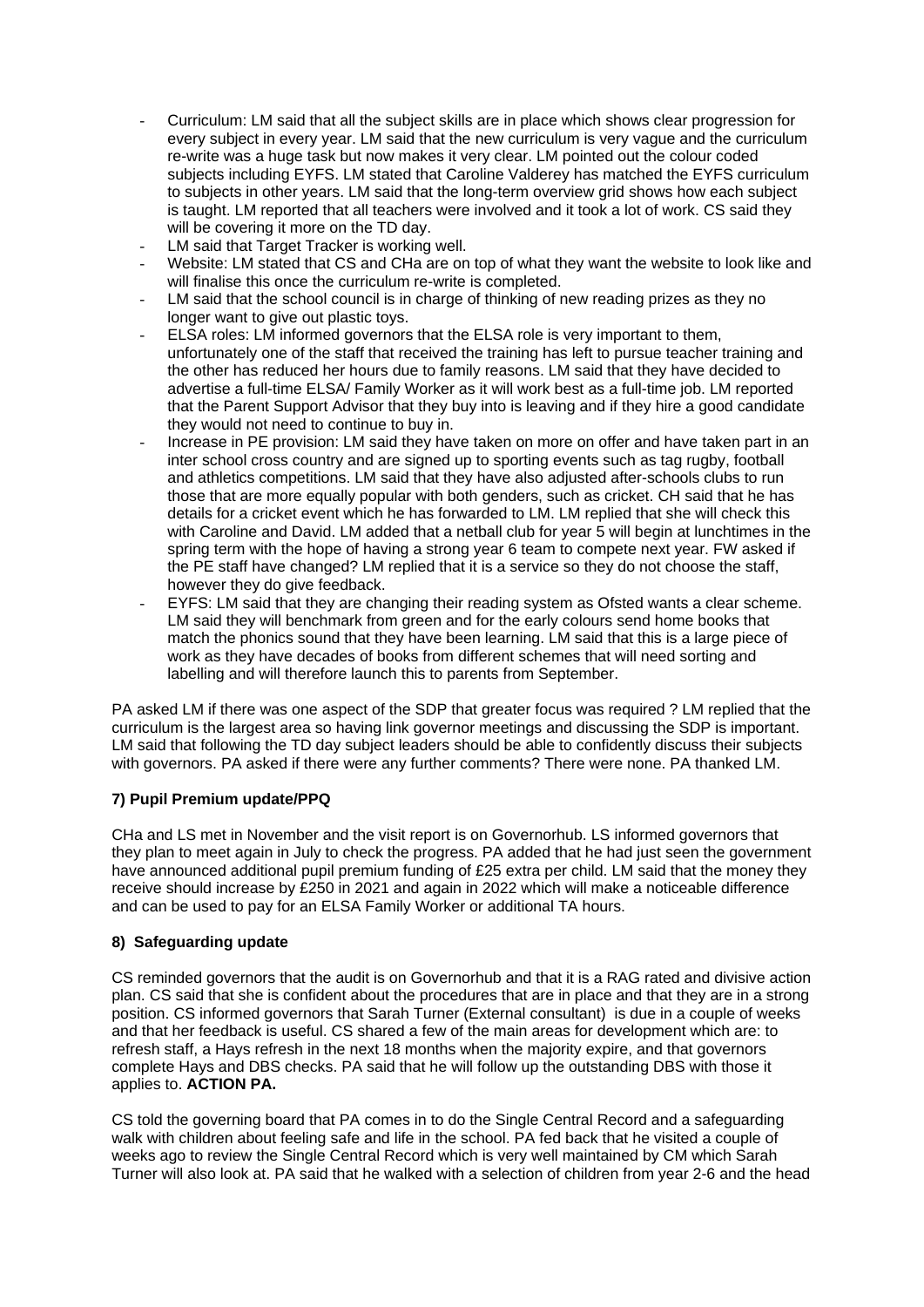boy and head girl. CS added that the selected children were from the pupil premium category. PA said that the walk was very good and that the children shared their views on life at school, the geography of the school, how safe they feel and what happens if they experience bullying etc. PA said that he asked children to score 0-10 with their fingers on a variety of questions and that generally they felt very safe. PA added that they did sometimes need reminding of things in place e.g. visits from the police, online safety lessons, but that they were very positive. PA stated that he will write up the report following this visit and also the one from Sarah Turner.. **ACTION PA.** PA added that the Self-Assessment Audit submit goes to the SBC l for them to review and challenge which will be discussed at the next meeting.

CS added to LM's earlier point of a Family Support Worker being a crucial point of contact to help and advise parents early as it is getting harder to get a child recognised as a Child In Need or Child Protection which gets them agency support. CS said it is a lot for schools to sort out therefore hiring a Family Support Worker is important. PA asked if there were any further comments? There were none. PA thanked CS.

## **9) Governor Updates:**

PA will discuss the skills audit action plan at the next meeting. **ACTION EL:** add to next agenda.

PA asked the governors if anyone has been into school to visit but had not yet written a report. Several governors replied yes, others have not yet arranged a date. FW said that Lucy Pryke has sent her documents to read before they meet which she has found helpful. PA reminded everyone to arrange their visits. LM said she will remind teachers at their next meeting also.

PA asked if anyone had attended any training courses recently. EM had attended new governor training with Keith Defter. PA asked if anyone had attended the Governor Support HR training on the 16<sup>th</sup> January? No one had attended. PA reminded governors to check the Governor Support briefings for training. EL added that she is meeting with Anna Richardson tomorrow for her Clerks 1:1.

### **10) Prepare your school for Brexit** *See DfE guidance*

EL signposted staff to the DfE website and said that the page is easy to find via Google. LM informed governors that it includes matters like staff who are working in the UK but are from another country or their family lives in another country. IF said that it is best practice to be aware, and it is mostly HR which the school would be covering anyway such as Qualified Teacher Status and food supplies. PA said that they discussed this during the catering tender and they did not see it as a concern.

LM informed governors that school dinner numbers have increased from 270 to 311 meals per day. LC asked if these included those who pay? LM said that a lot is paid and some are pupil premium children who now have lunch, which is good. PA asked LM for her perspective on the catering now that is has been running for a while. LM replied that they are now close to what they want as year groups eat together and older children help to serve salad and puddings.. PA suggested that they formally review this and match it to the tender process using the same sub-committee. LM said she will look into potential dates for this. **ACTION LM AND CATERING COMMITTEE.**

## **11) Renew subscription to Governor Support**

LC checked the cost of an annual subscription which is £1400. IF asked what PA's recommendation is. PA said that they could get more out of it by attending more training courses. LM added that EL finds it helpful. PA predicted that the skills audit will identify training needs. DM asked if the subscription is annual? PA replied yes. PA recommended that they renew their subscription and the governing board agreed. **ACTION EL:** Inform Governor Support and CM.

## **12) AOB**

None.

## **13) Date of next meeting: Thursday 26<sup>th</sup> March**